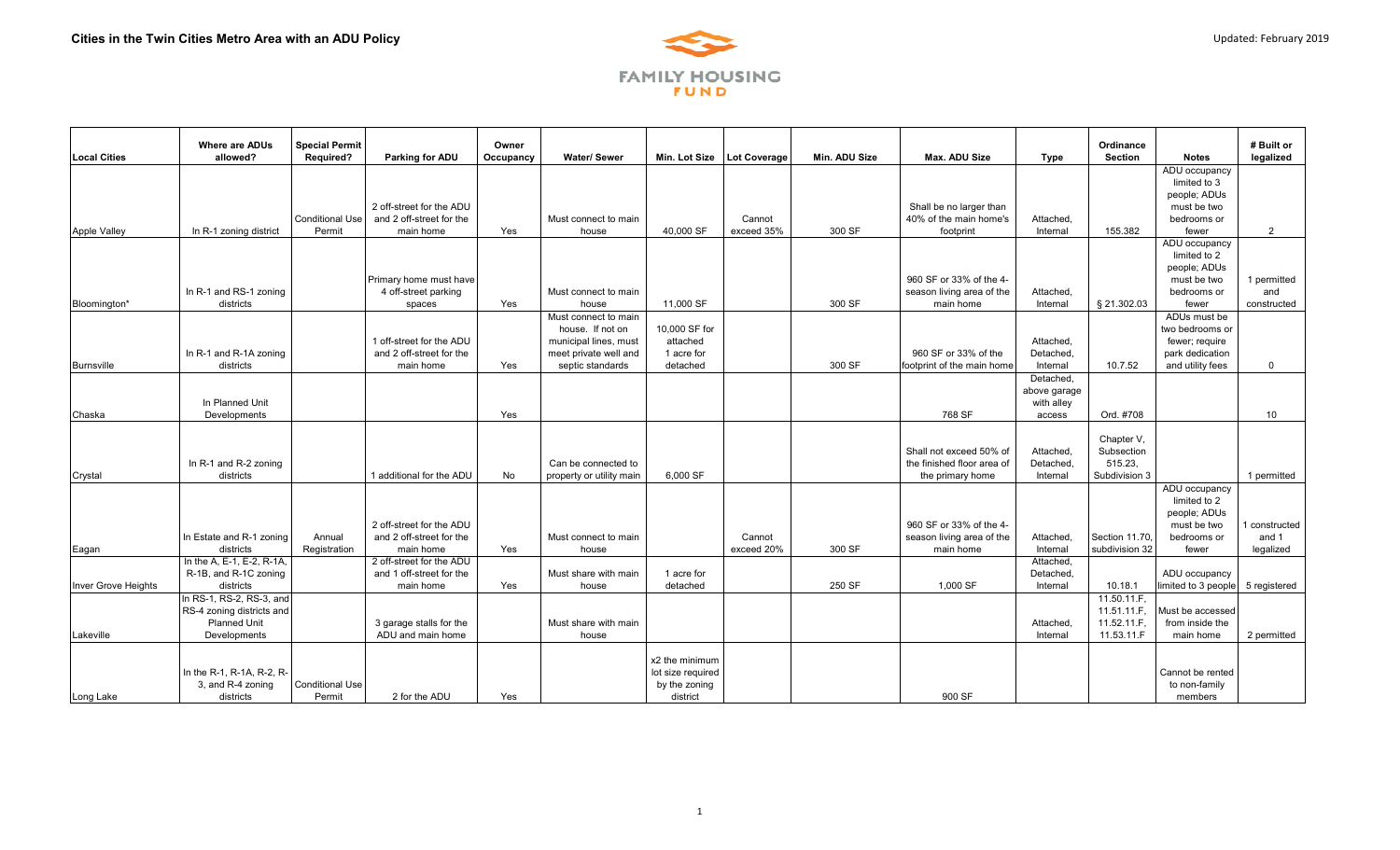

| <b>Local Cities</b> | <b>Where are ADUs</b><br>allowed?                                                                                                                                                                                              | <b>Special Permit</b><br><b>Required?</b>  | Parking for ADU                                                                   | Owner<br>Occupancy | <b>Water/Sewer</b>                           | Min. Lot Size   Lot Coverage | Min. ADU Size | Max. ADU Size                                                                                                                                                                                                                                               | <b>Type</b>                        | Ordinance<br><b>Section</b>         | <b>Notes</b>                                                                                                                 | # Built or<br>legalized                                |
|---------------------|--------------------------------------------------------------------------------------------------------------------------------------------------------------------------------------------------------------------------------|--------------------------------------------|-----------------------------------------------------------------------------------|--------------------|----------------------------------------------|------------------------------|---------------|-------------------------------------------------------------------------------------------------------------------------------------------------------------------------------------------------------------------------------------------------------------|------------------------------------|-------------------------------------|------------------------------------------------------------------------------------------------------------------------------|--------------------------------------------------------|
| <b>Minneapolis</b>  | As an accessory to a<br>permitted or conditional<br>single-family or two-<br>family dwelling.                                                                                                                                  |                                            | 0 for the ADU, 1 space<br>each for other units                                    | Yes                | Connect to main home<br>or the street        |                              | 300 SF        | Internal: 800 SF not to<br>exceed the first floor of<br>the main home.<br>Attached: 800 SF<br>Detached: 1,300 SF (incl.<br>parking areas) or 16% of<br>the lot area. Footprint not<br>to exceed 676 SF or 10%<br>of the lot area, not to<br>exceed 1,000 SF | Attached,<br>Detached,<br>Internal | 537.11                              |                                                                                                                              | ~120<br>permitted and<br>built                         |
| Minnetonka          | In R-1 and R-2 zoning<br>districts                                                                                                                                                                                             | Permit                                     | Conditional Use Determined on a case by<br>case basis                             | Yes                | Must connect to main<br>home                 |                              |               | No more than 35% of the<br>gross living area of the<br>home, including the ADU<br>or 950 SF, whichever is<br>smaller.                                                                                                                                       | Attached,<br>Internal              | Section<br>300.16.3.d               |                                                                                                                              | 30                                                     |
| Plymouth            | Within residential<br>subdivisions in RSF-R.<br>RSF-1, RSF-2, and PUD<br>zoning districts,<br>that have received<br>preliminary plat approval<br>on or after June 1, 2001<br>and that include 10 or<br>more single-family lots |                                            | 2 off-street for the ADU                                                          | Yes                | Detached must connect<br>to utility main     |                              |               | Shall not exceed the<br>gross floor area of the<br>main home or 1,000 SF,<br>whichever is less                                                                                                                                                              | Attached.<br>Detached              | 21190.04                            | Can only be<br>constructed at the<br>same time as the<br>primary home, as<br>part of a<br>subdivision of 10<br>or more homes | $\mathbf 0$                                            |
| Richfield           | In R and R-1 zoning<br>districts                                                                                                                                                                                               |                                            | 3 off-street spaces are<br>required                                               | Yes                | Attached and Internal<br>may connect to home |                              | 300 SF        | 800 SF or the gross floor<br>area of the principal<br>dwelling, whichever is<br>less                                                                                                                                                                        | Attached,<br>Detached,<br>Internal | 514.05 Subd.<br>8,518.05<br>Subd, 8 | Detached units<br>are only allowed<br>as part of a<br>garage.                                                                | 2 existing                                             |
| Roseville           | In the LDR-1 zoning<br>district                                                                                                                                                                                                |                                            | 1 additional off-street<br>space for the ADU                                      | Yes                | Attached and Internal<br>may connect to home |                              | 300 SF        | 650 SF or 75% of the 4-<br>season living area of the<br>main home                                                                                                                                                                                           | Attached,<br>Detached,<br>Internal | 11.011.12.B.1                       | ADU occupancy<br>limited to 2<br>people; ADUs<br>must be one<br>bedroom or fewer                                             | 5, 2 of which<br>were<br>legalized; 1 in<br>processing |
| Shoreview           | In RE and R-1 zoning<br>districts                                                                                                                                                                                              | Accessory<br>Apartment<br>Permit           | 3 off-street spaces are<br>required                                               | Yes                | Must share with main<br>house                |                              | 500 SF        | No more than 30% of the<br>building's total floor area<br>nor greater than 800 SF                                                                                                                                                                           | Attached,<br>Internal              | 207.01                              | ADUs must be<br>two bedrooms or<br>fewer                                                                                     |                                                        |
| St. Paul            | R1-R4, RT1, RT2, RM1,<br>RM <sub>2</sub>                                                                                                                                                                                       | Annual affadavit<br>of owner-<br>occupancy | No additional spaces if<br>principal home meets<br>minimum parking<br>requirement | Yes                | Must connect to<br>principal home            | 5,000 SF                     |               | 800 SF; if interior to the<br>principal structure, the<br>principal structure must<br>be at least 1,000 SF and<br>the ADU must not exceed<br>1/3 of the total floor area                                                                                    | Attached,<br>Detached,<br>Internal | Chapers 61.<br>63, 65, and 66       |                                                                                                                              |                                                        |